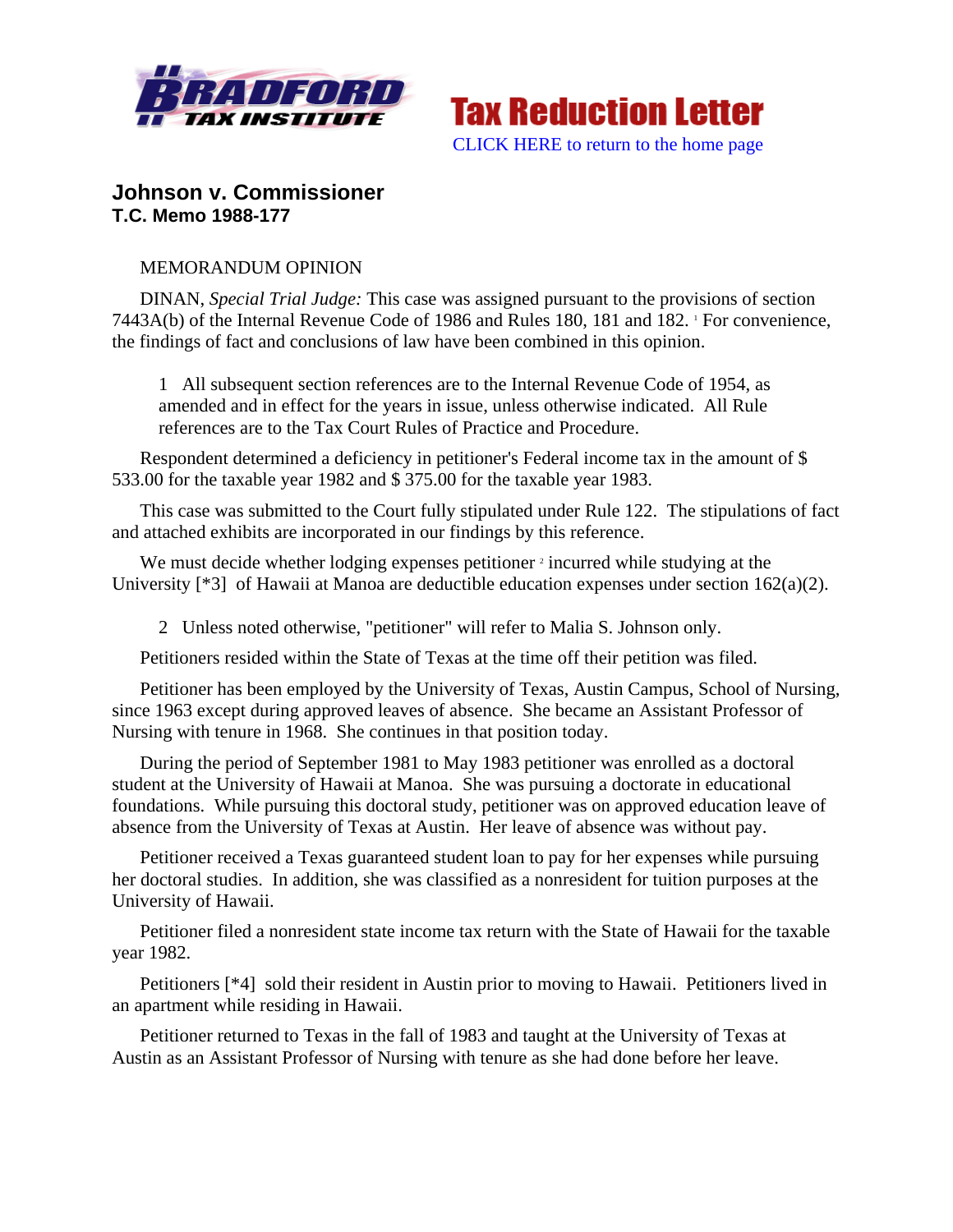Petitioners maintained a credit union account in Austin while living in Hawaii. They stored all of their personal belongings except the needed clothing and some books in Austin while living in Hawaii. They maintained a post office box in Austin while they lived in Hawaii and they maintained valid Austin public library cards during the taxable years 1982 and 1983.

Petitioner owned a houseboat during the taxable years in question which was docked in Austin at a lot on Lake Austin. The lot was owned by petitioner's father-in-law. Petitioners paid property taxes on the houseboat during the taxable years in issue. In February of 1983, petitioners purchased a lot on Lake Austin next to the lot owned by petitioner's father-in-law.

Petitioners incurred lodging expenses of \$ 2,400.00 in 1982 and \$ 1,800.00 in 1983 while residing in Hawaii. We must decide whether these expenses are deductible.

 [\*5] If an individual travels away from home primarily to obtain education, the expenses of which are deductible under this section, her expenses for travel, meals, and lodging while away from home are deductible under section 162(a)(2). Section 1.162-5(e)(1), Income Tax Regs. Education expenses are deductible under this section (i.e., section 162) if the expenses meet the requirements of section 1.162-5(a), Income Tax Regs. The parties have stipulated that petitioner's education expenses meet the requirements of section 274(d). Consequently, the only issue remaining for our decision is whether petitioner was "away from home" within the meaning of section 162(a)(2) thereby allowing her to deduct lodging expenses incurred while she was enrolled at the University of Hawaii in the doctoral program. If the expenses do not meet the requirements of section  $162(a)(2)$  then they are personal living expenses made expressly nondeductible under section 262.

The word "home" as it is used in section  $162(a)(2)$  is a term of art. It does not mean the taxpayer's domicile; <sup>3</sup> rather it means her "tax home," i.e. the location of her principal place of business, employment, or station of duty. *Jones v. Commissioner,* 54 T.C. 734, 740 (1970), [\*6] affd. 444 F.2d 508 (5th Cir. 1971). 4

3 Clearly, petitioners' domicile was Austin, Texas, during the taxable years in issue. 4 Appeal in this case lies to the Fifth Circuit, barring stipulation to the contrary under section 7482(b), so we are bound by determinations made by the Fifth Circuit Court of Appeals. *Golsen v. Commissioner,* 54 T.C. 742 (1970), affd. 445 F.2d 985 (10th Cir. 1971), cert. denied 404 U.S. 940 (1971).

A taxpayer continues to have her home at her regular place of employment if she accepts temporary employment of short duration at another location; but if the assignment is of substantial or indefinite duration, the second location becomes her home within the meaning of section 162(a)(2). *Jones v. Commissioner, supra,* citing *Commissioner v. Peurifoy,* 358 U.S. 59 (1958). No single element is determinative of the ultimate factual issue of temporariness, and there are no rules of thumb, durational or otherwise. Each case turns on its own facts. 5 *Norwood v. Commissioner,* 66 T.C. 467, 470 (1976), citing *Commissioner v. Peurifoy,* 358 U.S. 59 (1958). [\*7]

5 Respondent relies heavily on *Duke v. Commissioner,* T.C. Memo. 1976-38, a Memorandum Opinion of this Court. In *Duke* the petitioner was employed at Tennessee Tech for only a few years prior to going on a leave of absence to attend graduate school at the University of Georgia. After studying at the University of Georgia he accepted a position at the University of Tennessee. He never returned to Tennessee Tech. The Court found that his tax home was no longer at Tennessee Tech and therefore his lodging